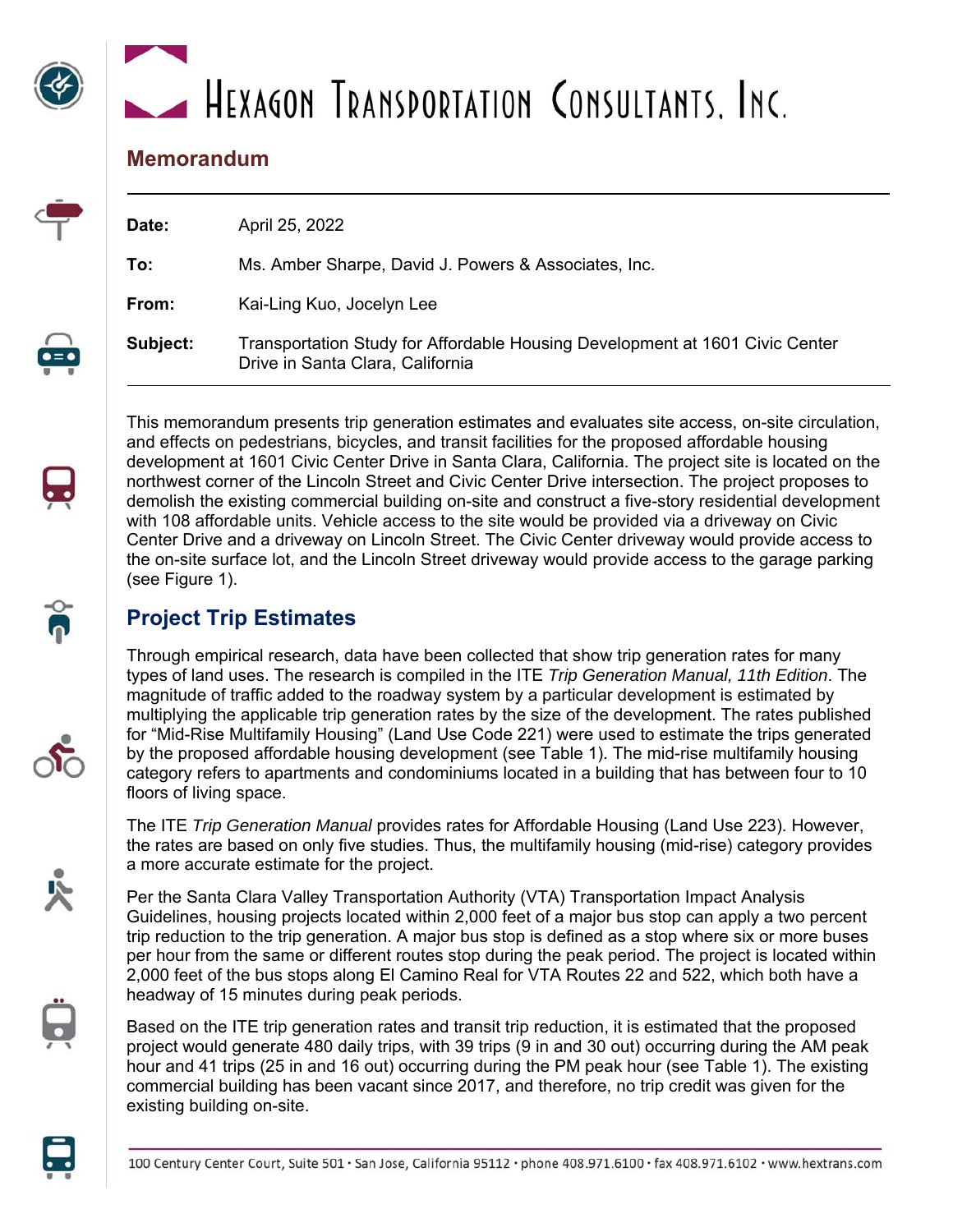#### 1601 Civic Center Drive Affordable Housing Development



**CIVIC CENTER DR.**



 $\overline{\phantom{a}}$ 



**Site Plan**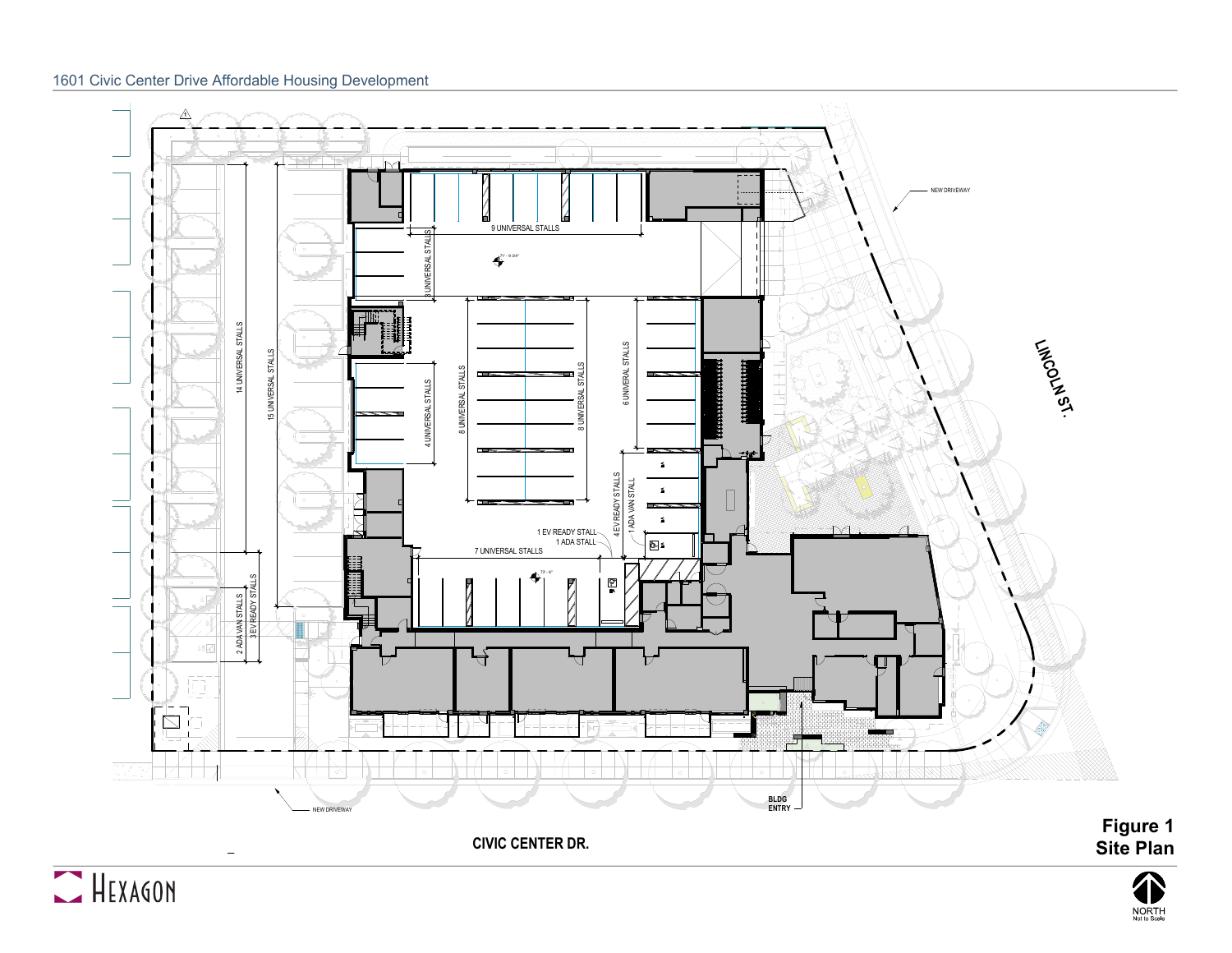#### **Table 1 Project Trip Generation**

|                                                                  |             | <b>Daily</b> |              | <b>AM Peak Hour</b> |              |           |                  | <b>PM Peak Hour</b> |              |                |                  |
|------------------------------------------------------------------|-------------|--------------|--------------|---------------------|--------------|-----------|------------------|---------------------|--------------|----------------|------------------|
|                                                                  |             | <b>Trip</b>  |              | <b>Pk-Hr</b>        | <b>Trips</b> |           |                  | Pk-Hr               | <b>Trips</b> |                |                  |
| <b>Land Use</b>                                                  | <b>Size</b> | Rate         | <b>Trips</b> | Rate                | In.          |           | <b>Out Total</b> | Rate                | <u>In</u>    |                | <b>Out Total</b> |
| Proposed Apartments <sup>1</sup><br>- Transit Reduction $(2%)^2$ | 108 du      | 4.54         | 490<br>-10   | 0.37                | 9<br>0       | -31<br>-1 | 40<br>-1         | 0.39                | 26<br>-1     | 16<br>$\Omega$ | 42<br>-1         |
| <b>Net Project Trips</b>                                         |             |              | 480          |                     | 9            | 30        | 39               |                     | 25           | 16             | 41               |

Source: ITE *Trip Generation Manual* , *11th Edition* , 2021.

1. Average ITE trip rates for Mid-Rise Multifamily Housing (Land Use 221) are used.

 2. Per VTA TIA Guidelines, a transit trip reduction is applied to the project that is within 2,000 feet of a major bus stop.

# **Site Access and Circulation**

A review of the project site plan was performed to determine if adequate site access and on-site circulation would be provided and to identify any access or circulation issues that should be improved. This review is based on the site plan, dated April 8, 2022 (see Figure 1) and in accordance with generally accepted traffic engineering standards.

### **Site Access**

Vehicle access to the site would be provided via two new full access driveways on Civic Center Drive and Lincoln Street. The project would close the existing driveway on Civic Center Drive and create a new driveway approximately 175 feet west of the existing driveway. The project would add a new driveway on Lincoln Street. The driveway on Civic Center Drive would provide access to the surface parking lot, and the driveway on Lincoln Street would provide access to the parking garage.

The project would increase the number of driveways accessing the site from one to two driveways. Because the project would generate a low number of project trips, it is not necessary to provide two access points to the site for access and circulation. Increasing the access points would increase the conflicts between pedestrians/bicycles and vehicles. Therefore, the project should maintain only one driveway to access the site.

**Recommendation:** The project should provide only one driveway to access the site.

#### **Driveway Design**

The project driveways would provide two-way flow and would be 26 feet wide. According to the City of Santa Clara Municipal Code, Chapter 18.74 (Parking Regulations), two-way driveways providing access to 25 or more residential parking spaces should be at least 26 feet wide. The project driveways meet the requirement.

The Civic Center driveway shows approximately 30 feet of vehicle stacking space between the sidewalk and the first 90-degree parking stall, which would provide room for one inbound vehicle when vehicles back out of these parking stalls near the driveway. The Lincoln Street driveway shows approximately 65 feet of vehicle stacking space between the sidewalk and the first 90-degree parking stall, which would provide room for two inbound vehicles. Due to the low volume of project trips and the small number of on-site parking spaces, the probability of two or more inbound vehicles entering the

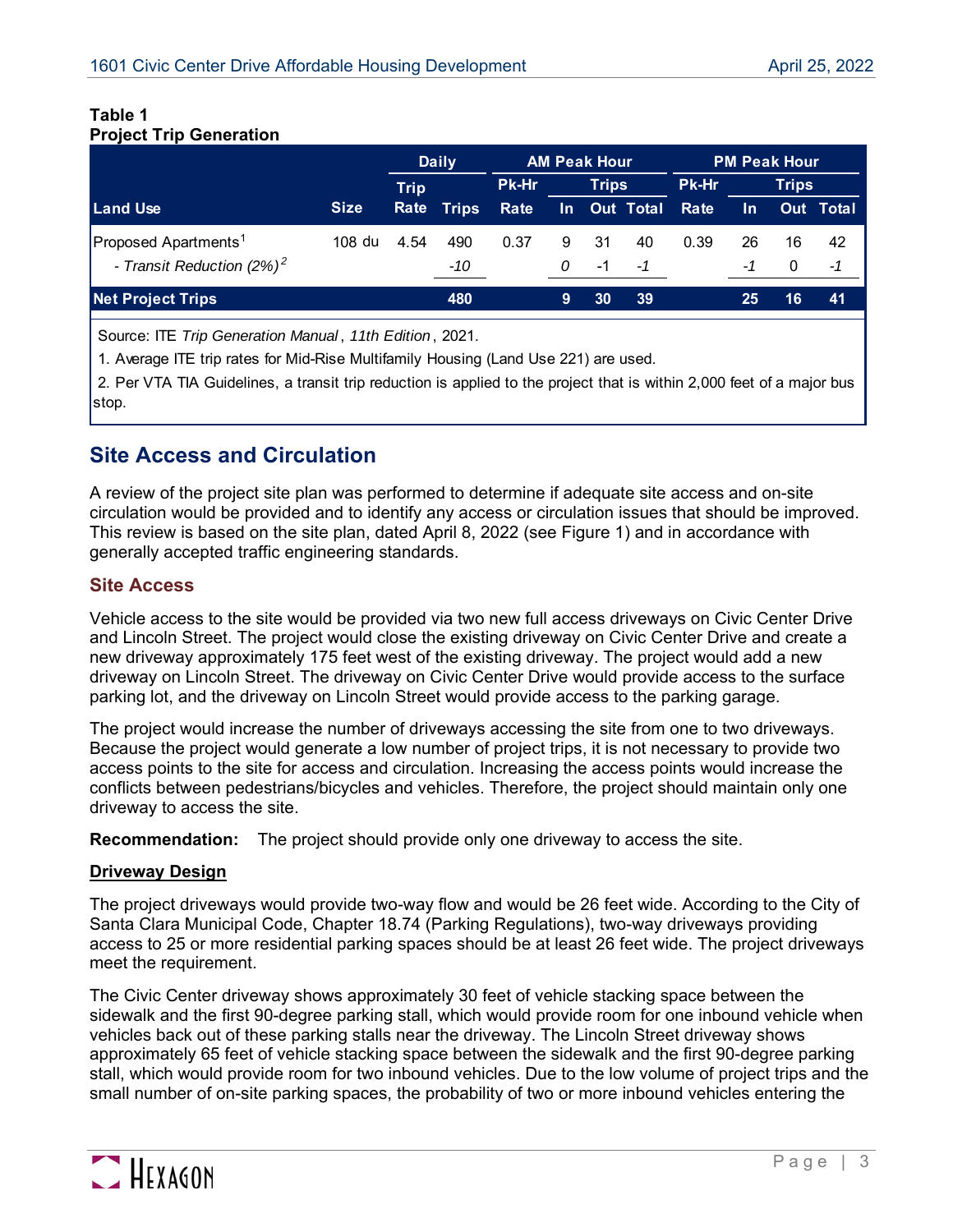parking garage at the same time would likely be low. Therefore, the inbound stacking space at the driveways is expected to be adequate.

#### **Sight Distance at Project Driveways**

The proposed driveway locations were evaluated to determine if the sight distance at the driveways would be adequate. Adequate sight distance reduces the likelihood of a collision at driveways and provides drivers with the ability to locate sufficient gaps in traffic to exit a driveway. Sight distance of a driveway is evaluated based on the stopping sight distance recommended by Caltrain for a given design speed.

The landscape plan shows street trees would be added along the project frontage on Civic Center Drive and Lincoln Street. The type and location of the new street trees would be determined by the City at the implementation stage. Note that street trees have a high canopy and would not obstruct the view of drivers exiting the project driveways.

The posted speed limit on Civic Center Drive and Lincoln Street is 25 mph. The Caltrans stopping sight distance is 200 feet (based on a design speed of 30 mph). Thus, a driver must be able to see 200 feet in both directions of Civic Center Drive and Lincoln Street to locate a sufficient gap to turn out of the driveways.

There is a roadway curve on Civic Center Drive, approximately 250 feet west of the driveway, and on Lincoln Street, approximately 190 feet north of the driveway. However, there would be adequate sight distance for identifying vehicles turning around the curve. The proposed Civic Center driveway is located approximately 305 feet west of the Lincoln Street/Civic Center Drive intersection. Therefore, the sight distance would be adequate for vehicles turning from Lincoln Street and continuing westbound along Civic Center Drive. The Lincoln Street driveway is located approximately 220 feet north of the Lincoln Street/Civic Center Drive intersection. Therefore, the sight distance would be adequate for vehicles turning from Civic Center Drive and continuing northbound along Lincoln Street.

On-street parking is allowed on Civic Center Drive and Lincoln Street near the proposed project driveways and could obstruct the vision of exiting drivers if there were cars parked next to the driveways. Therefore, the project should provide at least 15 feet of red curb along both sides of the driveways to prohibit parking.

**Recommendation:** The curb segments next to the project driveways on Civic Center Drive should be painted red for 15 feet to prohibit parking and ensure adequate sight distance for outbound traffic.

#### **Traffic Operations at Project Driveways**

The project trips that are estimated to occur at the driveways are 9 inbound trips and 30 outbound trips in the AM peak hour and 25 inbound trips and 16 outbound trips during the PM peak hour.

Due to the relatively low number of project-generated trips at the driveways, operational issues related to vehicle queueing and/or vehicle delay are not expected to occur at the driveway. Some minor vehicle queuing could occur along eastbound Civic Center Drive, northbound Lincoln Street, and on-site due to a combination of the inherent unpredictability of vehicle arrivals at the driveway and the random occurrence of gaps in traffic along the streets. Based on the proposed parking spaces in the surface lot and parking garage, there would be more vehicles accessing the Lincoln Street driveway than the Civic Center driveway.

At the Lincoln Street driveway, the estimated 15 inbound trips during the PM peak hour calculate to about one trip every 4 minutes, and 18 outbound trips in the AM peak hour calculate to about one trip every 3 minutes. Therefore, the probability of two or more inbound and outbound vehicles entering and

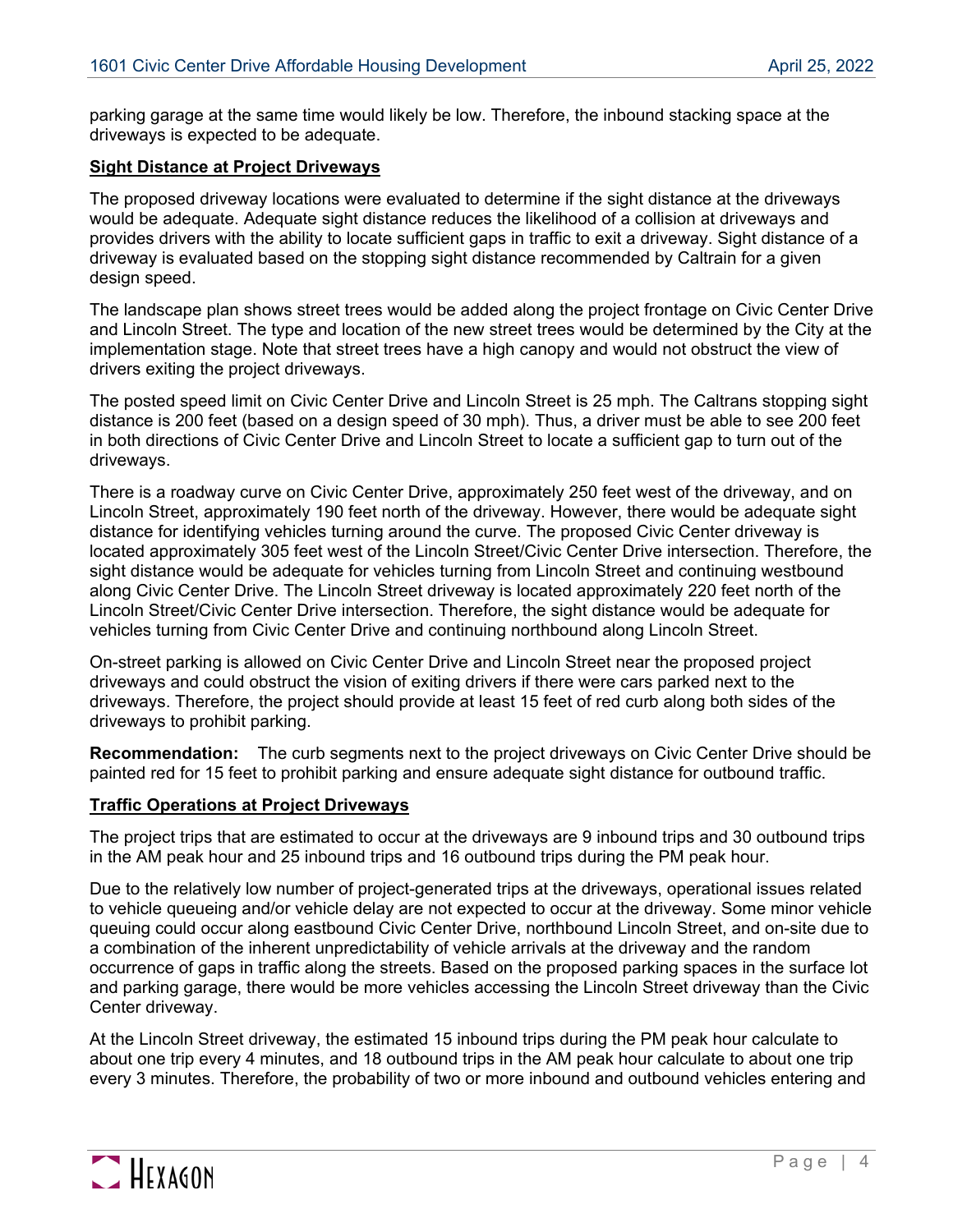exiting the driveways at the same time would be low. The maximum queue is not expected to affect eastbound traffic on Civic Center Drive, northbound traffic on Lincoln Street, or on-site circulation.

#### **Passenger Loading**

The site plan does not show any loading zones for dropping off and picking up passengers along the project frontages or within the site, which would be inconvenient for people accessing the site using Uber/Lyft or other rideshare apps (e.g., Scoop, Waze Carpool). It is expected that vehicles would drop passengers off along Civic Center Drive, Lincoln Street, or within the surface parking lot or parking garage. Because parking is available along Civic Center Drive along the project frontage, the project should a designate space as the pedestrian loading zone on Civic Center Drive near the entrance to the building lobby or designate a loading zone within the surface lot or parking garage near the building entrance.

**Recommendation:** The project should provide a passenger loading zone on Civic Center Drive near the entrance to the building lobby or within the surface parking lot or parking garage.

#### **On-Site Circulation**

The Civic Center driveway would provide access to the surface lot, and the Lincoln Street driveway would provide access to the adjacent parking garage. There would be no internal connection between the surface parking lot and parking garage, which is undesirable for on-site circulation because residents can enter the site and upon discovering that there is no available parking, must exit the site to check the other parking area. The project should provide internal circulation between the parking lot and parking garage.

The project would provide 90-degree parking throughout the site. All drive aisles are shown on the site plan to be 26 feet wide. The parking stalls measure 8.5 feet wide and 17 feet long for uniform stalls and 9 feet wide and 18 feet long for accessible and electric vehicle stalls. According to the City of Santa Clara Municipal Code, Chapter 18.74, off-street parking facilities may be designed with 100% uniformsize stalls, measuring 8.5 feet wide and 17 feet long. For parking facilities using the uniform stall dimensions, the minimum drive aisle width should be 24 feet. Therefore, the proposed parking stalls would meet the requirement. The proposed drive aisle width, in combination with the parking dimensions, would provide sufficient room for vehicles to back out of the 90-degree parking stalls.

On-site vehicle circulation was also evaluated to identify whether there are dead-end aisles within the surface lot and parking garage. Dead-end aisles are undesirable because drivers can enter the aisle, and upon discovering that there is no available parking, must back out or conduct three-point turns. The surface lot would be a dead-end aisle. Because of the length of the lot, it would be very difficult to back out. The project should provide a turnaround space at the dead-end aisle to provide adequate circulation.

**Recommendation:** The project should provide a turnaround space at the dead-end aisle in the surface parking lot to provide adequate circulation. The project should provide internal circulation between the parking lot and parking garage.

#### **Emergency Vehicle and Truck Access and Circulation**

Emergency vehicles would access the project site from Lincoln Street, Civic Center Drive, and the surface parking lot drive aisle via the driveway on Civic Center Drive. The project would provide adequate emergency access because the project buildings would be within the hose reach by fire trucks on Lincoln Street and Civic Center Drive, or in the surface parking lot drive aisle.

The project would provide a ground floor trash room along the northeast edge of the building with a staging area and a dedicated path for trash maneuvering along the north side of the Lincoln Street

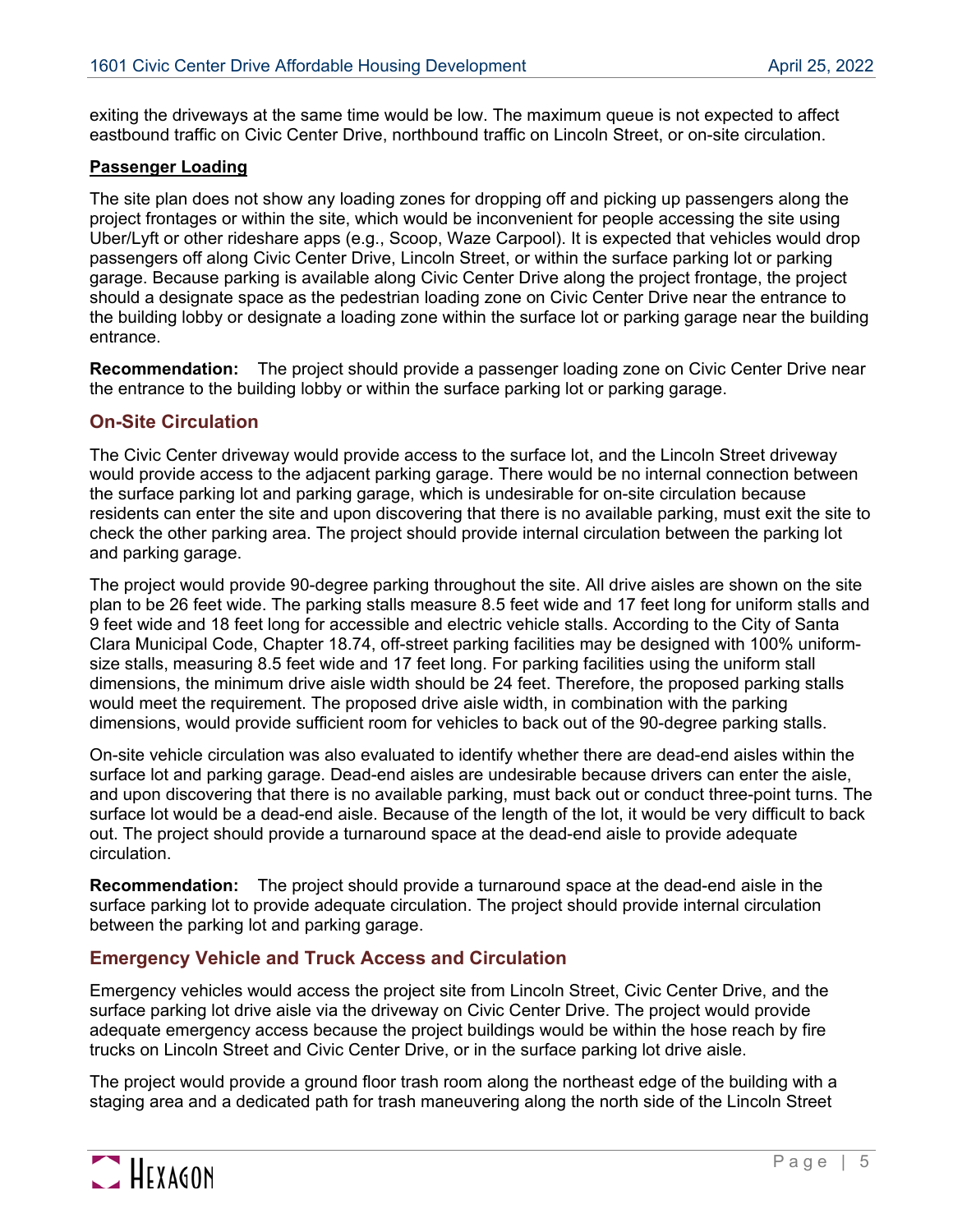driveway. The trash collection would occur at the curb along Lincoln Street. Garbage trucks would stop on Lincoln Street and workers would roll the bins from the staging area via the path and return the bins to the staging area after they are serviced.

# **Effects on Pedestrians, Bicycles, and Transit Facilities**

The following describes the existing and future transit, pedestrian and bicycle facilities that serve the site and evaluates whether appropriate bicycle and pedestrian access and transit service are provided between the site and nearby destinations.

#### **Pedestrian Facilities**

Pedestrian facilities in the study area consist of sidewalks and crosswalks. A continuous network of sidewalks is present along all of the surrounding streets. Crosswalks with pedestrian signal heads are located at all of the signalized intersections in the area. A high visibility crosswalk and a standard crosswalk are available along the north leg and west leg, respectively, of the Lincoln Street/Civic Center Drive intersection.

The project would add a new driveway on Lincoln Street and increase the number of driveways accessing the site from one to two driveways, which would increase the conflicts between pedestrians/bicycles and vehicles on Lincoln Street. As discussed above, the project should maintain only one driveway to access the site.

The project would construct new 10-foot-wide sidewalks along the project frontages on Lincoln Street and Civic Center Drive. With the new sidewalks, the project should ensure that the curb ramp at the northwest corner of the Lincoln Street/Civic Center Drive intersection is built to ADA standards. The sidewalks and ADA curb ramp would facilitate pedestrian movements between the project site and surrounding points of interest, such as bus stops. In addition to new sidewalks along the project frontages, the project would also construct a publicly accessible forecourt with pedestrian walkways from Lincoln Street.

Within the site, pedestrian paths would be provided between sidewalks on the adjacent streets, the surface parking lot, and the proposed building. Therefore, pedestrian access to all proposed facilities within the project site would be provided.

**Recommendation:** With the new sidewalks along the project frontages, the project should ensure that the curb ramp at the northwest corner of the Lincoln Street/Civic Center Drive intersection is built to ADA standards.

#### **Bicycle Facilities**

There are bike lanes on Warburton Avenue and Monroe Street that connect cyclists from the project site to the surrounding areas. According to the *Santa Clara Bicycle Master Plan Update 2018*, Class II bike lanes are recommended along Lincoln Street between Warburton Avenue and El Camino Real and along Scott Boulevard for the entire street. A Class III bicycle boulevard is recommended along Lincoln Street south of El Camino Real. Class IV separated bike lanes are recommended along El Camino Real for the entire street.

The project would provide secure bicycle storage in a bike room on the ground level in the east edge of the building. The bike room would be accessed using the pedestrian walkway from Lincoln Street. The project would also provide bike racks in the surface parking lot next to the back entrance of the building. Because the main entrance of the building is facing Civic Center Drive, the project should provide some bike racks near the main entrance.